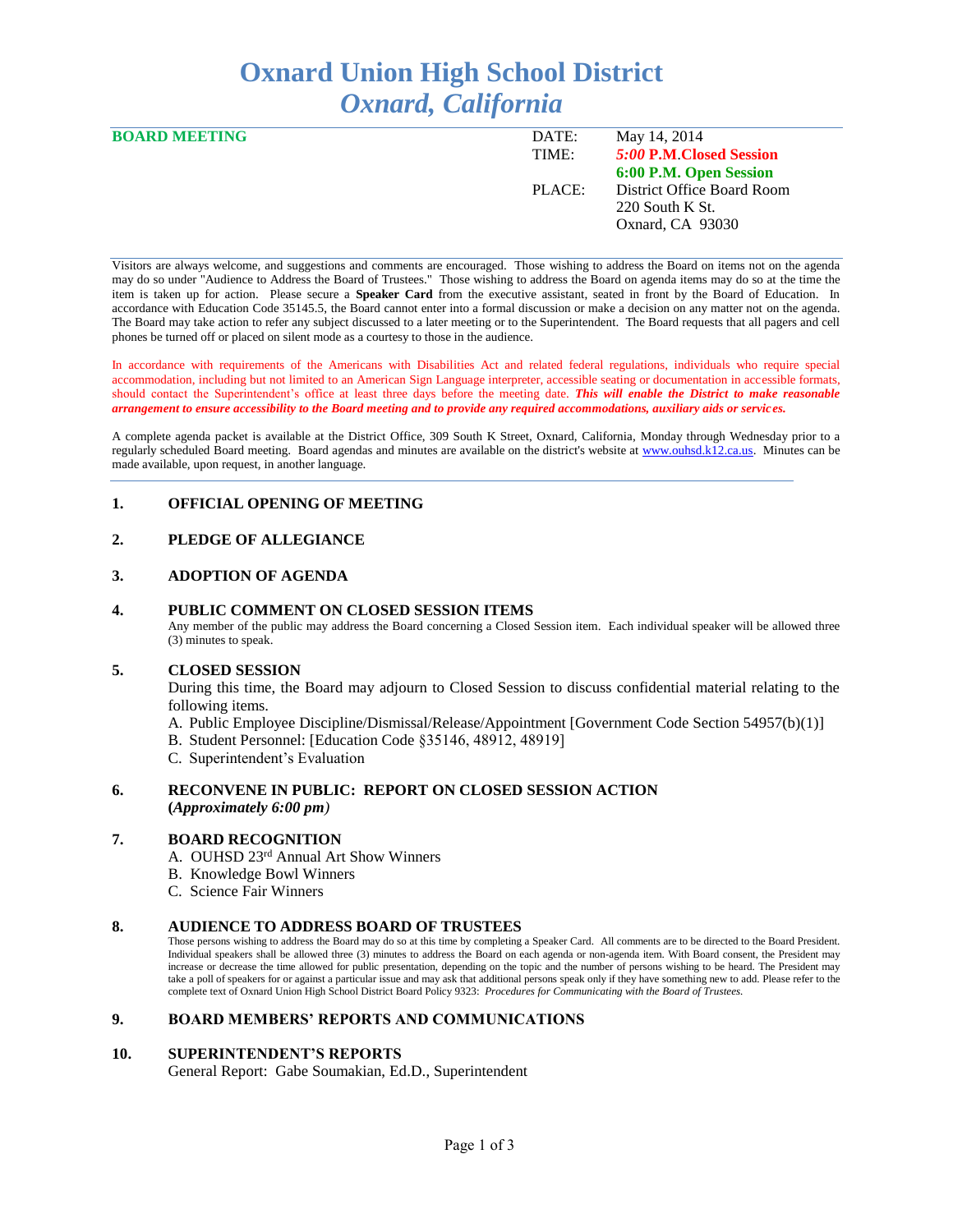Board Meeting Agenda May 14, 2014

## **11. REPORTS TO THE BOARD**

- A. Student Representative Max Zielsdorf
- B. Governor's May Budget Revision Steve Dickinson
- C. Smarter Balance Pilot Assessment update Lisa Brown

# **12. CONSENT CALENDAR**

- A. Consideration of Approval of Recommendation of Measure H Bond Oversight Committee Members
- B. Consideration of Approval of Proposal from CJ Seto Support Services, LLC for 2014-2017 Environmental, Lab Safety and Regulatory compliance Support
- C. Consideration of Approval of Purchase Orders and Direct Pays, March 27 April 30, 2014
- D. Consideration of Approval of Disposal of Surplus Property, March 3 May 2, 2014
- E. Consideration of Approval of Certificated and Classified Personnel
- F. Consideration of Approval of Non-Public School Placement for Student Case Number 22-25, according to the Recommendation of the Student's IEP Team and the Director of Special Education
- G. Consideration of Approval of Waiver of CAHSEE Requirement for OUHSD Students with Disabilities
- H. Consideration of Approval of Stipulated Student Expulsion by Agreement of the School Principal, the Student, and the Students' Parent/Guardian, as per Board Policy 5144, Section 22
- I. Consideration to Approve the 2014-15 renewal contract with Cengage Learning to provide the Oxnard Union High School District with Gale Online Subscription Services for library databases

# **13. ACTION ITEMS**

- A.Consideration of Approval of Architecture, Construction and Engineering (ACE) Charter Renewal
- B. Consideration of Approval of Renewal of Memorandum of Understanding between Oxnard Union High School District and Architecture, Construction and Engineering (ACE) Charter School
- C**.** Consideration of Approval of District Members on the Medical Benefits Committee
- D. Consideration of Approval of Amendments to the 2012-2015 Certificated Unit Agreement between Oxnard Union High School District and the Certificated Unit of the Oxnard Federation of Teachers and School Employees, and the Related AB 1200 Reporting
- E. Consideration of Adoption of Resolution No. 14-15 Proclaiming May 18 through May 24 as Classified Employee Week
- F. Consideration of Approval of the New Course Proposals: Common Core Mathematics 9, Integrated Mathematics 1, Integrated Mathematics 1A, Integrated Mathematics 1B, Integrated Mathematics 2, Integrated Mathematics 2H, Integrated Mathematics 3, Integrated Mathematics 3H, Introduction to Engineering, Engineering Design and Development, Civil Engineering and Architecture, Principles of Engineering, Introduction Transportation Technology, Intermediate Transportation Technology, Advanced Transportation Technology, Kinesiology, First Reading
- G. Consideration of Approval of Request for Proposals for Food Service Management Contract Beginning 2014/2015
- H. Consideration of Adoption of Resolution No. 14-16 Resolution of the Oxnard Union High School District Ordering a Regular Governing Board Member Election, Ordering Consolidation with Other Elections, and Constituting "Specification of the Election Order" to be held on November 4, 2014
- I. Consideration of Approval of the Revision of Board Policy and Administrative Procedures 6146.1: *General Graduation Requirement* [Second Reading]
- J. Consideration of Adoption of Revisions to Oxnard Union High School District Board Bylaw 9121: *President* [Second Reading]
- K. Consideration of Review of Oxnard Union High School District Board Bylaw 9122: *Vice President*